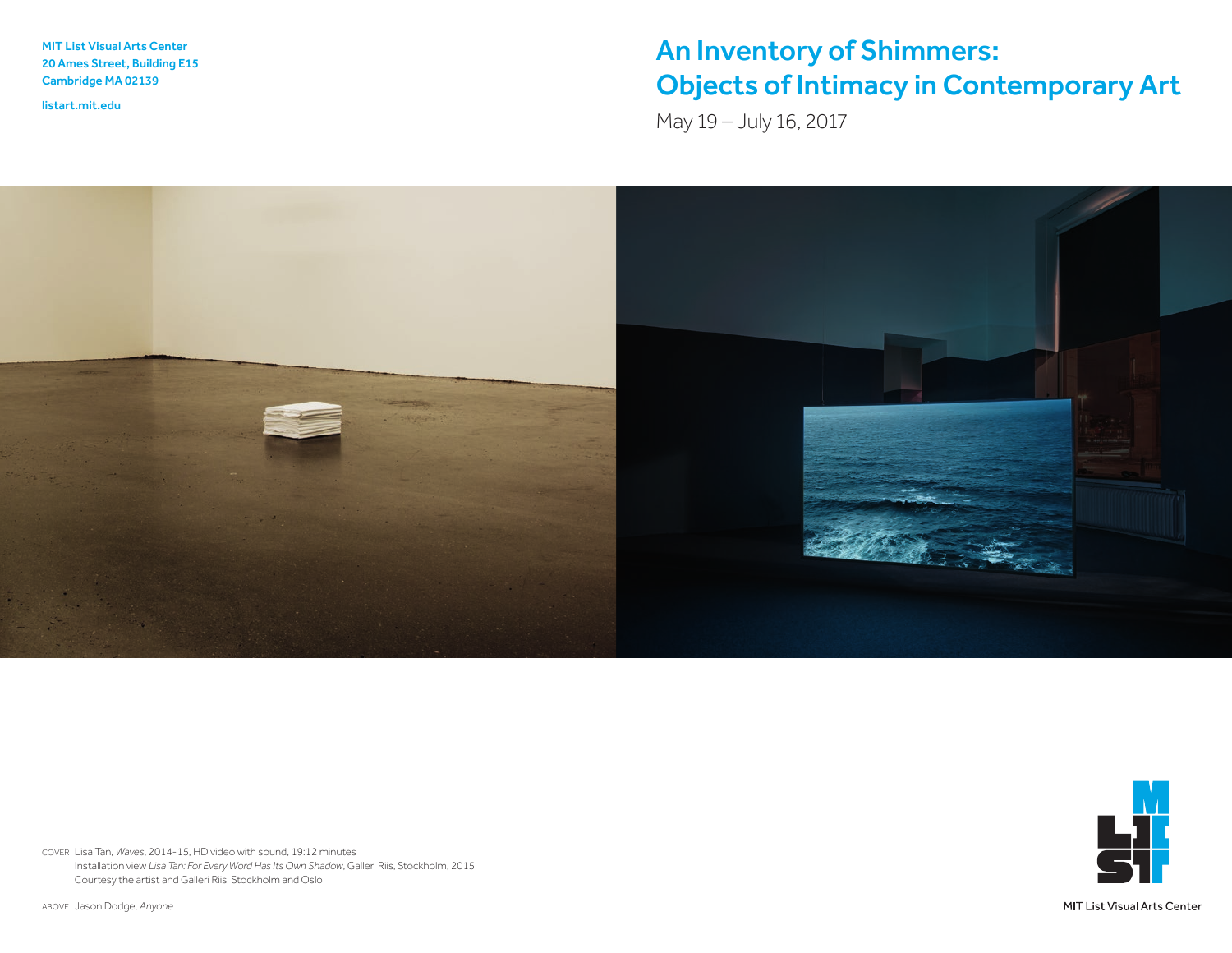### An Inventory of Shimmers: Objects of Intimacy in Contemporary Art

Hayden and Reference Galleries May 19 – July 16, 2017

Bringing together a group of twelve international artists, this exhibition considers our entangled, intimate relations with and through objects. The works included variously act as vehicles for affective engagement or transactions of desire between people, or are directly engaged with actions of care, trust, and love. Many objects in the exhibition carry traces of things we can't see but have to trust, intuit, or perceive in ways that are not related to vision or hearing. Throughout the show, artists engage with modes of address and content that are variously tethered to affect, emotion, or feeling yet at the same time eschew sentimentality and expressivity.

The exhibition was originally inspired by ideas of *affect*, which, in the most general sense, describes a set of unconscious states that determine how bodies—human or nonhuman—are shaped, modified, or affected by the intensity of their interactions. The "affective turn" gained currency across a range of disciplines in the 1990s but has roots in the work of 17th-century philosopher Baruch Spinoza; it has more recently resonated with contemporary artists, curators, and critics. To characterize the shifting, elusive territory of affect, the show borrows its title from French philosopher Roland Barthes's *The Neutral,* in which he stated that "the inventory of shimmers is of nuances, of states, of changes."

The recent interest in affect (alongside emotion or feeling) responds to a consistent critical privileging of cognitive and visual engagement with works of art at the expense of the other senses. It is also propounded by our living environment, ever more defined by the network and disembodied forms of communication which, perhaps only logically, not only prompt a reconsideration of our relationship to physical objects but amplify the interest in empathy, emotion, and intimacy in the other. Rather than illustrating theoretical ideas around affect, however, the show focuses on intimacy, which is necessarily affective. While intimacy requires some kind of reciprocity between discrete entities, and proximity (actual or felt), the exhibition also considers affective relationships with things not necessarily considered animate. Because if we are affected *by* something, it not only shows that feelings are always embodied but also that they take objects, living and not.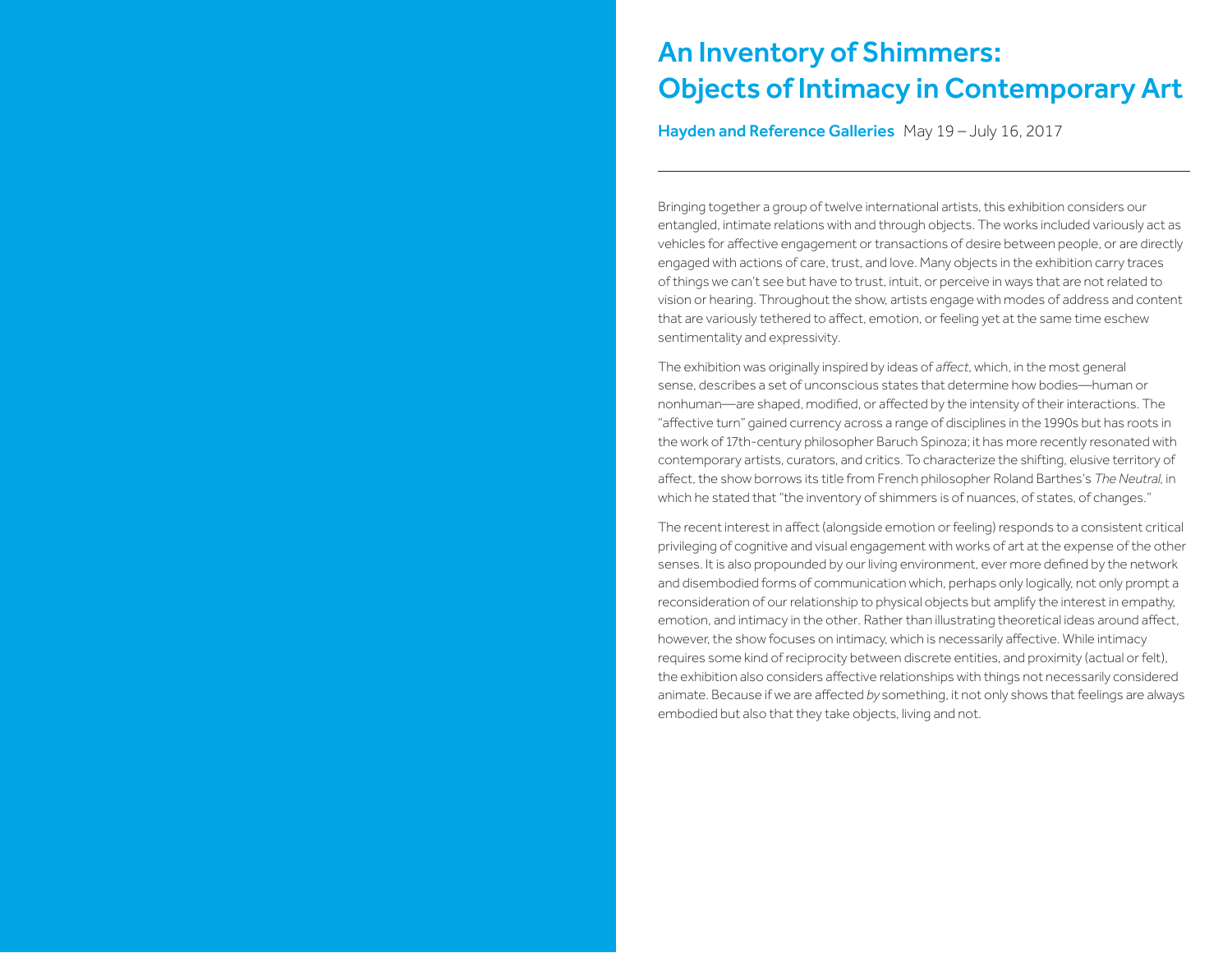# Andrea Büttner

b. 1972, Germany; lives and works in London and Frankfurt am Main, Germany

#### *Brown Wall Painting*, 2006

### Interior emulsion paint

Courtesy the artist; Hollybush Gardens, London; and David Kordansky Gallery, Los Angeles

#### *Little Works*, 2007

Single-channel HD video with sound, 10:42 min. Courtesy the artist and Hollybush Gardens, London

#### *Tent (psychedelic)*, 2012

Woodcut print on paper Courtesy the artist and David Kordansky Gallery, Los Angeles

#### *Curtain*, 2013

Woodcut print on paper, ed. 5/10, plus 2 a.p. Courtesy the artist and David Kordansky Gallery, Los Angeles

Büttner's video *Little Works* engages with notions of reciprocity, care, and a certain mindfulness expressed through objects. The artist gave a camcorder to a London convent of Carmelite nuns, which they used to document the sharing and creation of their "little works,"—handmade items such as scented sachets, baskets and candles. These modest objects are exchanged within a community and function as tokens of shared beliefs and faith. Throughout her career, Büttner has been committed to ostensibly "unfashionable" or antiquated subject matter and mediums, such as woodcuts inspired by popular prints from the 15th century depicting religious scenes. Her "shit space," by contrast, which comprises a wall painted brown up to where the artist's hand can reach, references repression and embarrassment through both its color and process. In so doing, she highlights shame and the inherent vulnerability involved in exhibiting works of art.

# Sophie Calle

b. 1943, France; lives and works in Malakoff, France

#### *Secrets*, 2014

Two safes, engraved plaque, and framed contract, ed. 5/7, plus 2 a.p. Collection of Alex Hank; courtesy the artist and Paula Cooper Gallery, New York

A secret will be locked inside each of the safes on view: one from each individual comprising the owners (a couple). Calle, much of whose work since the 1970s has revolved around exposing her own intimate affairs and pursuits, as well as those of others, inserts herself as a secret keeper. Only she knows what the secrets say, and only she knows the combination to the safe. *Secrets* highlights the notion that intimacy requires trust and also renders visible the notion that all our personal relationships are shaped by secrets, by who does and doesn't know something. Calle's work also alludes to a marriage contract, or a promise made in the effort to fix love's potentially fleeting nature.

## Alejandro Cesarco

b. 1975, Uruguay; lives and works in New York

#### *Fragile Images That Keep Producing Death While Attempting to Preserve Life: Flowers found in crime scenes\_001–004*, 2011

Archival inkjet prints, ed. of 5 Courtesy the artist and Tanya Leighton Gallery, Berlin

The closely-cropped photographs on view disclose little of their surroundings, but their title tells viewers they were found at crime scenes. Cesarco has appropriated newspaper images and eliminated all but the flowers. His characteristic strategy of absence and withholding cloaks the works' affective and romantic underpinnings. The flower images are as much about what they don't show (a violent crime and possibly death), and ask what it means, if anything, for a flower to witness a death. Whether a plant could be affected by an act of violence is of course speculative. Plants are living beings, although not sentient ones. However, the viewers' recognition that these flowers have been close to a human death makes all the difference, cognitively and perhaps affectively. That is, if we trust Cesarco's claim about the compositions' origins in the first place.

# Jason Dodge

b. 1969, United States; lives and works in Berlin

#### *Anyone*

Dodge's work *Anyone* consists of stacks of folded, clean bed sheets that are interspersed throughout the gallery and exchanged weekly by a commercial linen service. Temporarily relieved from the linens' relentless cycle of use, the utilitarian items become curious objects. They are at once uncomfortably intimate, having been slept on by many different people in a hotel, and completely anonymous, regularly laundered and stripped of their users' physical traces. Drawn from a setting in which intimate encounters occur, the sheets also serve as reminder that our most personal moments often look a lot like those of everyone else.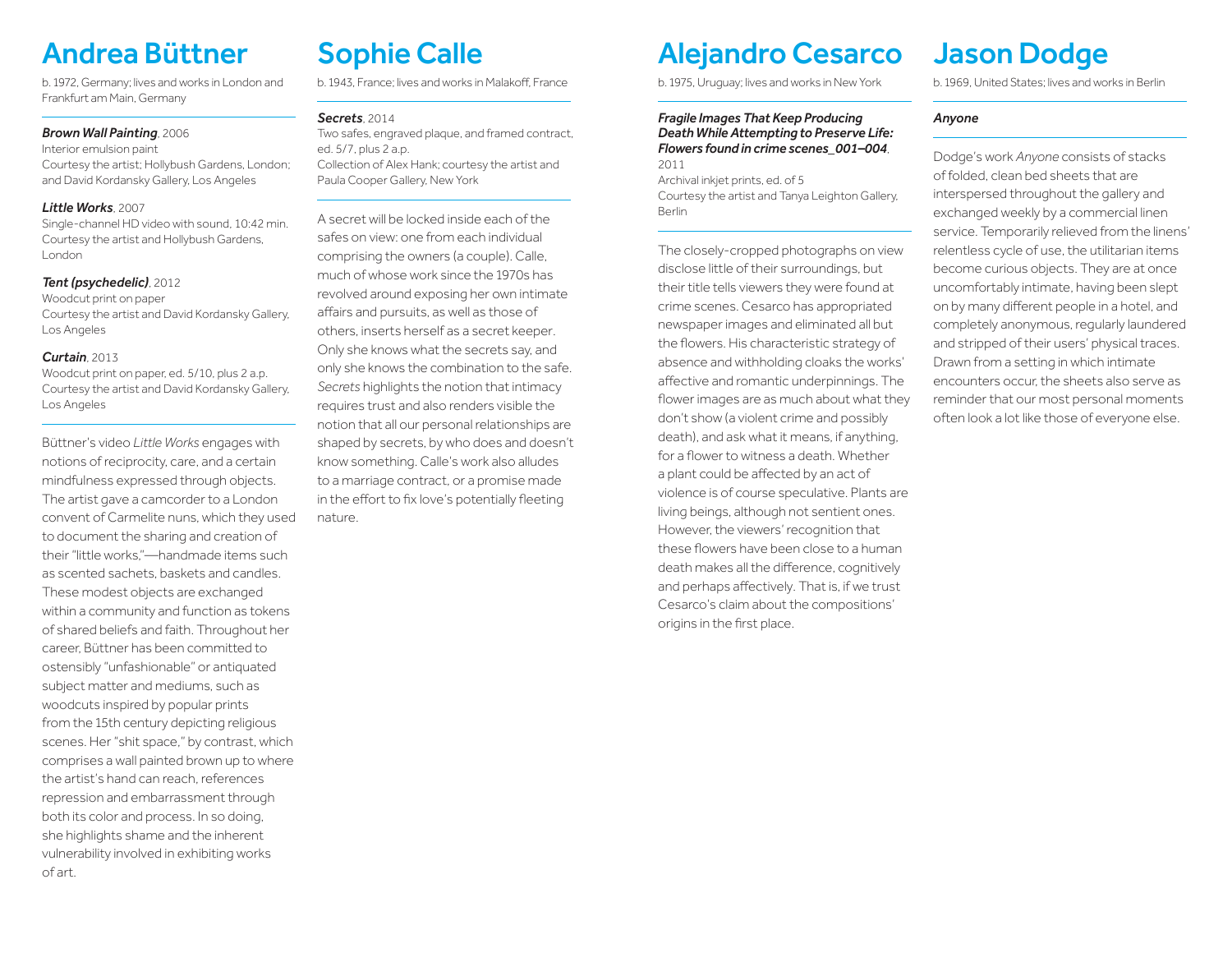### Felix Gonzalez-Torres

1957–1996, United States, b. Cuba

#### *"Untitled" (Loverboy)*, 1989

Blue fabric and hanging device Private collection, New York

Gonzalez-Torres, whose work is the only historical piece on view, functions as a point of departure and center of gravity in the exhibition. Combining formal economy and conceptual rigor with deeply affecting content, "*Untitled" (Loverboy)* is an homage to his partner, Ross Laycock, who died from complications of AIDS in 1991. One in a series of curtain pieces, the work is fabricated each time it is shown in the artist's signature blue. Blue, in English, is associated with melancholy, and in German romanticism a blue flower symbolizes longing and infinity. Light blue also evokes the sky (and by extension heaven). As this work was made during a time when the artist's partner was already ill, it is difficult to not read the curtains and windows as connected with death, with passing from materiality to immateriality, with the "fluttering of souls."

# Antonia Hirsch

b. 1968, Germany; lives and works in Berlin

#### *Object T*, 2015

Single-channel HD video installation with heated bench, 12:06 min. Courtesy the artist and Republic Gallery, Vancouver

#### *Black Echo*, 2017

Glass, steel, and Plexiglas Courtesy the artist and Republic Gallery, Vancouver

*Object T* comprises a video of two women interacting with a black cube and a heated granite bench, whose smooth surface echoes that of the cube. The video scene is bathed in a light that evokes the aesthetic of Dutch still-life painting. The work also riffs on amateur ASMR videos posted on YouTube. ASMR refers to "tingly" and relaxing sensations triggered in some people by videos featuring whispering voices, the handling of objects, actions of care, and other gestures. The videos also generate revenue for their protagonists, serving simultaneously as advertisements for the objects they handle. Hirsch recognizes the peculiar phenomenon as a node where immateriality and materiality, intimacy and commerce coalesce.

*Black Echo* prompts a consideration of our physical and affective relationship to natural and designed objects. The piece appears to be a volcanic rock's cut surface and also resembles the screen of an iPhone. Scientists have defined our current geological epoch as the Anthropocene, in which no molecule is unaffected by humans and which blurs boundaries between nature and technology, human and thing, on molecular and conceptual levels. In *Black Echo*, the object's implied handling with gloves is at once an interaction of care and one that remains at a remove.

# Jill Magid

b. 1973, United States; lives and works in New York

#### *Dearest Federica*, 2013

80 slides, slide projector, and low table after Luis Barragán Courtesy the artist; Labor, Mexico City; and Untilthen, Paris

*Dearest Federica* is part of Magid's ongoing project *The Barragán Archives*, in which she has forged a sort of *ménage à trois*  between the modernist architect Luis Barragán, architecture scholar Federica Zanco, and herself. Zanco, as director of a Swiss foundation that owns Barragán's professional archive, has been drastically limiting access to the material while she completes the architect's catalogue raisonné. Barragán's personal archive remains in Mexico and is open to the public. Magid found the images of young women comprising *Dearest Federica* in the personal archive. Projected as 35mm slides, they are accompanied by a recording of a message that Magid wrote to Zanco combining her own writing with excerpts from a letter Barragán wrote to a lover.

# Park McArthur

b. 1984, United States; lives and works in New York

#### *Contact C*, 2016

Plastic cup, disposable cups, drinking straws, catheter kit, enema kit parts, travel toilets, cleaning solution, lubricant, latex gloves, and stainless-steel tray Collection of Carlomar Rios

#### *Contact S*, 2016

Disposable mouthpieces, masks, cannulas, and stainless-steel tray Courtesy the artist and ESSEX STREET, New York

#### *Contact T*, 2016

Tubing, swabs, and stainless-steel tray Courtesy the artist and ESSEX STREET, New York

McArthur's sculptural assemblages comprise items variously considered cold and sterile, though they are used in the service of intrapersonal care. They are used to penetrate and protect the body's boundaries, actions that necessarily entail a specific kind of physical proximity, although it is not often or usually an intimate one. At the same time, this proximity contains the possibility of intimacy, and McArthur's work resides precisely in that liminal space. The *Contact* pieces make reference to ideas, drawing on lived experiences, advanced in the field of disability studies that call into question normative demarcations between the body and its supports. That recasting of boundaries further insists on the necessary interconnectedness of sensory, mental, and affective states.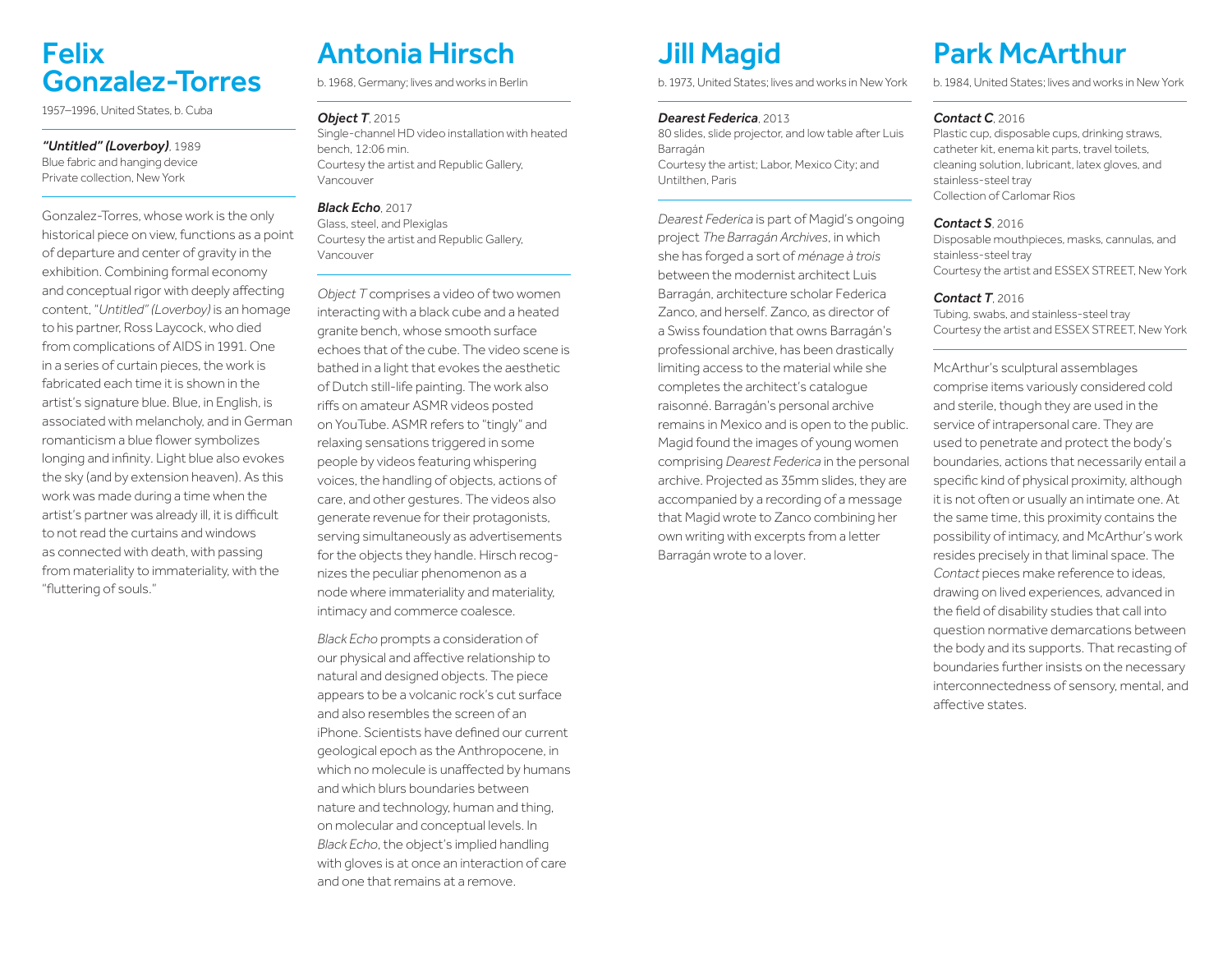# Lisa Tan

b. 1973, United States; lives and works in Stockholm

#### *Waves*, 2014–15

Single-channel HD video with sound, 19:12 min. Courtesy the artist and Galleri Riis, Oslo and Stockholm

Inspired by Virginia Woolf's novel *The Waves* (1931), in her video Tan reflects on how looking at Gustav Courbet's painting *The Wave* (1869) online links her to Google's data center in Finland—digital waves connect her across oceanic waves to look at pictorial waves. Tan's subjects all represent attempts to articulate the ungraspable, as she considers Woolf's text or her own experiences of cognitive and affective dissonance while trying to perceive distances that digital communication and online space abstract and collapse. Tan's project is concerned with liminalities: between water and land, language and nonlanguage, consciousness and subconsciousness. Rather than describing them, however, the piece aims to take liminal form itself, attempting to capture, as the artist narrates, "whatever is lurking behind thought."

# Erika Vogt

b. 1973, United States; lives and works in Los Angeles

### *Secret Traveler Navigator*, 2010

Single-channel digital video installation, sound, 13:23 min. Courtesy the artist and Overduin & Co., Los Angeles

*Secret Traveler Navigator* unfolds like a magic trick, a ritual, or an incantation. The narrator handles, or navigates, a set of objects, evoking operations of the unconscious. In this elliptical narrative, different characters—capitalist, artist, charlatan are represented through their objects, while the "actual" objects used in the film's making are present in the darkened space. Filmed like a shadow play, it renders humans and objects equally abstract, as silhouettes against backgrounds of changing colors. Vogt's work negotiates a number of juxtapositions, oscillating between distance and closeness, illusion and reality, magic and the mundane.

### Susanne M. **Winterling**

b. 1970, Germany; lives and works in Berlin and Oslo

#### *Vertex (Metabolic)*, 2015

Medium-density fiberboard, steel, black-light bulb, and gypsum powder 3-D print Courtesy the artist

Winterling's recent research has centered around microscopic marine organisms called dinoflagellates. These protists are bioluminescent: when mechanically activated—by the movement of swimmers or boats—populations of dinoflagellates cause a blue glow in the water. Physicistcum-philosopher Karen Barad cites "dinos" as one instance of "queer" nature: they "are neither plant nor animal, but can act as both." Winterling calls the bioluminescent dinoflagellates and the ecosystems in which they are embedded an "affective, haptic system." The teeny organisms react to touch in a way the artist compares to a living touchscreen. In this, she deliberately blurs the lines between the human hand, technology, and plankton. The viewer is put at eye level with the suspended and enlarged organism, albeit one that doesn't have eyes or a central nervous system. Winterling's sculpture thus also considers the limits of empathy and possibility of interspecies communication.

# Anicka Yi

b. 1971, South Korea; lives and works in New York

#### *After Democracy*, 2016

Silicone on panel, artificial flowers, and nylon filament Collection of Nasiba and Thomas Hartland-Mackie

#### *Childless Comfort*, 2016

Silicone on panel, artificial flowers, and nylon filament Collection of Marguerite Steed Hoffman

#### *Our Brand Is Crisis*, 2016

Silicone on panel, artificial flowers, and nylon filament Collection of Fern and Lenard Tessler

Yi's work has investigated notions of the hybrid: between human, animal, and plant; the animate and inanimate; and the organic and inorganic. The works in her "chicken skins" series contain artificial flowers mounted in a frame of stretched silicone cast from ostrich skin, fleshy surfaces pocketed with goosebumps. The works gesture toward how different species experience bodily affections, in ways very similar and different. *Goosebumps*, experienced by animals and humans alike, are caused by cold, as well as intense emotions like fear, disgust, and arousal; they are, in short, affective. They are also not unique to humans. Yi's amalgamation of human, animal, and plant characteristics in these works throws their supposedly natural and hierarchical delineations into question.